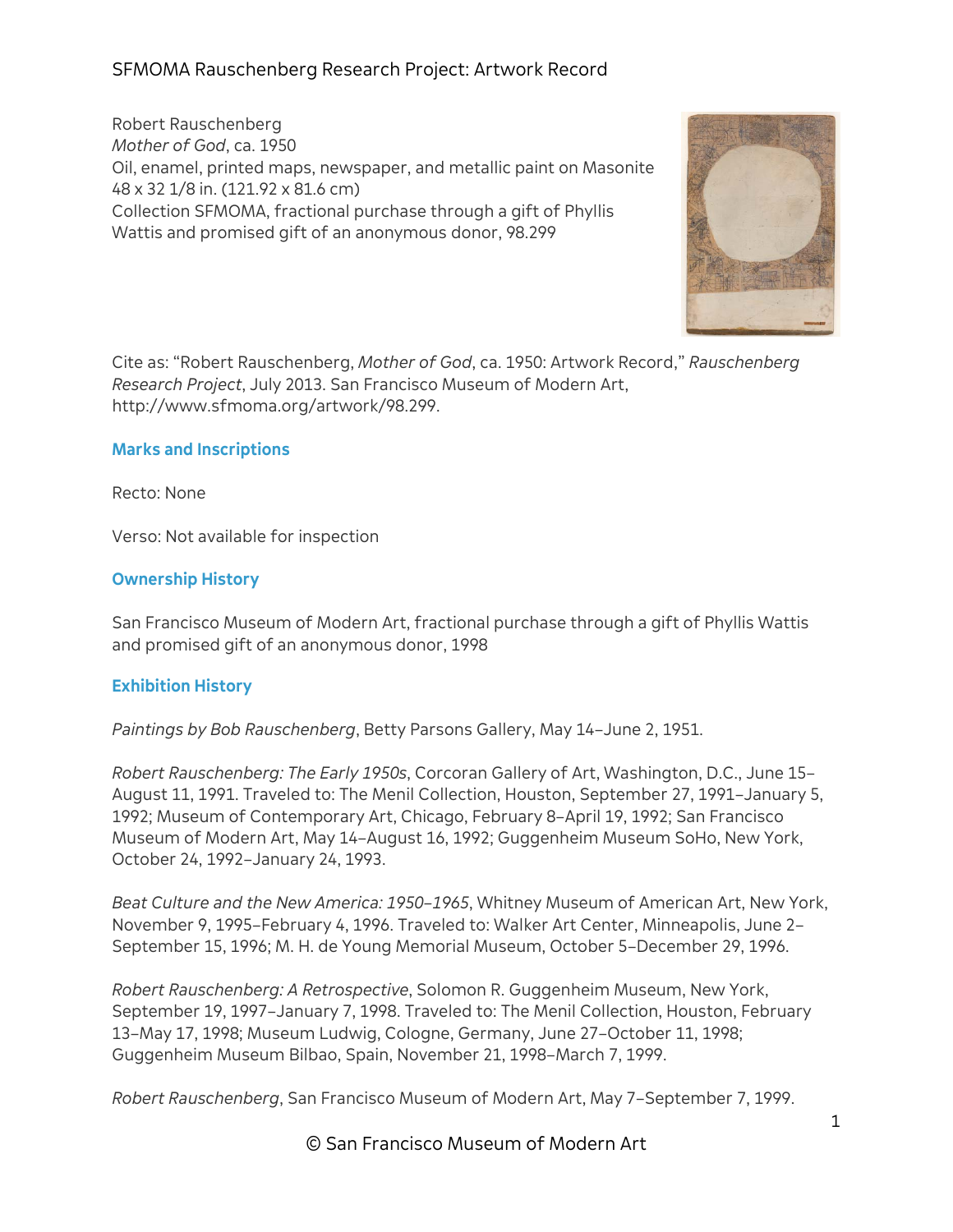*Treasures of Modern Art: The Legacy of Phyllis Wattis at SFMOMA*, San Francisco Museum of Modern Art, January 30–June 24, 2003.

*75 Years of Looking Forward: The Anniversary Show*, San Francisco Museum of Modern Art, December 19, 2009–January 16, 2011 (on view December 19, 2009–July 10, 2010).

*Beyond Belief: 100 Years of the Spiritual in Modern Art*, Contemporary Jewish Museum, San Francisco, June 28–October 27, 2013.

In addition to appearing in the special exhibitions listed above, *Mother of God* was shown in SFMOMA's galleries in 2006 and 2007 as part of rotating presentations of the permanent collection.

## **Publication History**

Roni Feinstein, "The Unknown Early Robert Rauschenberg: The Betty Parsons Exhibition of 1951," *Arts Magazine* 59, no. 5 (January 1985): 127, 130 (ill.).

———, "The Early Work of Robert Rauschenberg: The White Paintings, the Black Paintings, and the Elemental Sculptures," *Arts Magazine* 61, no. 1 (September 1986): 28.

———, "Random Order: The First Fifteen Years of Robert Rauschenberg's Art, 1949–1964" (PhD diss., New York University, 1990), 59, 89.

Mary Lynn Kotz, *Rauschenberg, Art and Life* (New York: Harry N. Abrams, 1990), 70.

———, "Quiet House," *Museum & Arts Washington* 6, no. 6 (November/December 1990): 48.

Walter Hopps, *Robert Rauschenberg: The Early 1950s* (Houston: Menil Foundation and Houston Fine Art Press, 1991), 29, 44, 49 (ill.).

———, *Robert Rauschenberg: The Early 1950s* (Houston: Menil Foundation, 1991), 9 (ill.), 14, 16, 30. Exhibition booklet produced for the Menil presentation only.

Jo Ann Lewis, "Rauschenberg, Bright and Early; Accomplished Works of the Young Artist, at the Corcoran," *Washington Post*, June 15, 1991.

Roberta Smith, "Robert Rauschenberg, At Home and Abroad," *New York Times*, August 6, 1991, (ill.).

Fred Camper, "The Unordered Universe: *Robert Rauschenberg: The Early 1950s* at the Museum of Contemporary Art, Chicago," *Chicago Reader*, March 26–April 1, 1992, 31.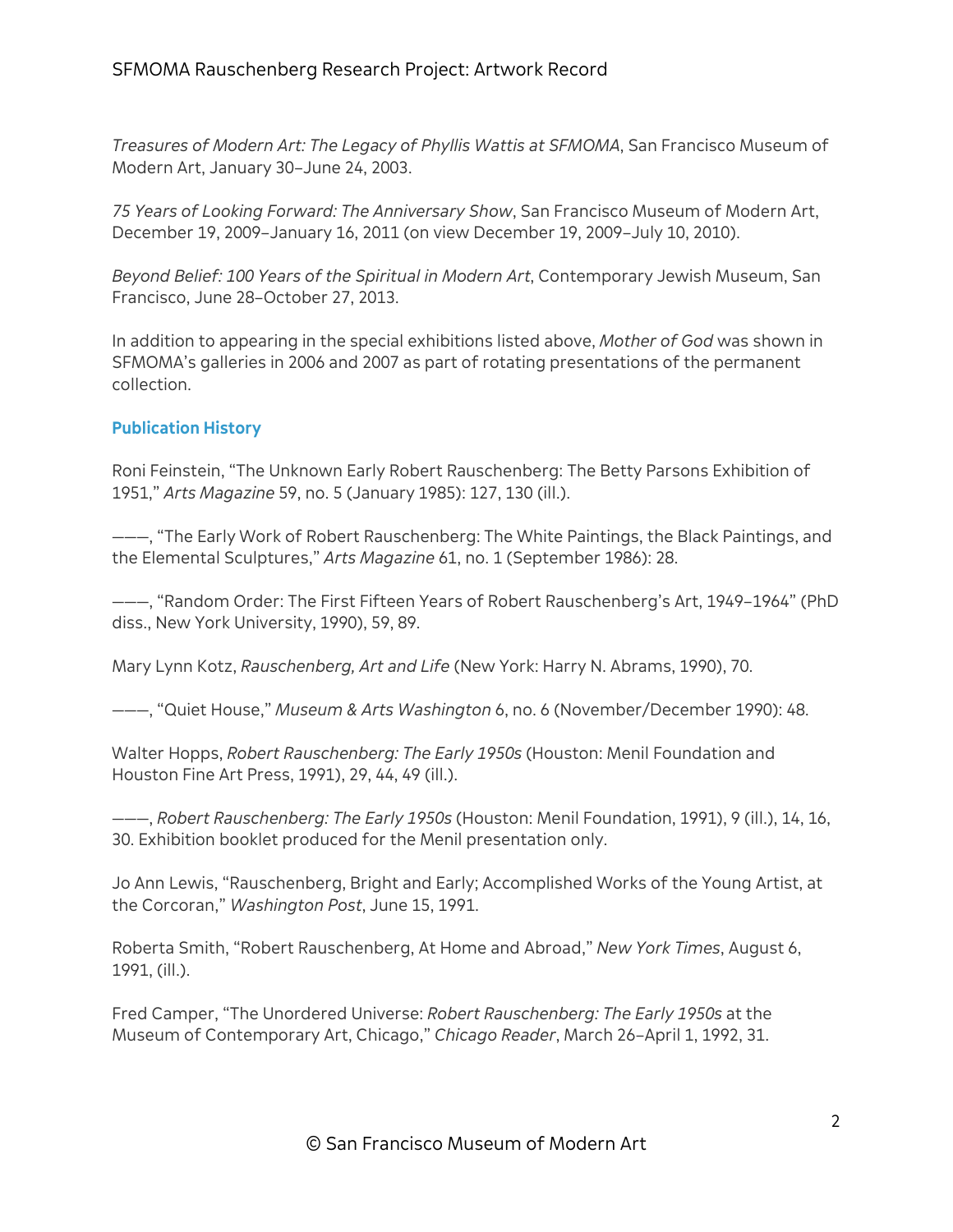Frances Colpitt, "Rauschenberg: In the Beginning," *Art in America* 80, no. 4 (April 1992): 126 (ill.), 127.

Lisa Phillips, *Beat Culture and the New America: 1950–1965* (New York: Whitney Museum of American Art, 1995), 51 (ill.), 275.

Patricia Holt, "The Beats Go On at de Young—Landmark Exhibit Celebrates Rise of Free Thought," *San Francisco Chronicle*, October 4, 1996.

Walter Hopps and Susan Davidson, eds., *Robert Rauschenberg: A Retrospective* (New York: Solomon R. Guggenheim Museum, 1997), 35, 44, 51 (ill.).

Yve-Alain Bois, "Early Lead," *Artforum* 36, no. 1 (September 1997): 97.

Michael Kimmelman, "Clowning Inventively with Stuff of Beauty," *New York Times*, September 19, 1997.

Francine Prose, "Artifacts of the Age of Anxiety," *Wall Street Journal*, September 25, 1997.

Jen Scoville, "Rauschenberg's Repartee: Facetious Facets of the Retrospective in Houston," *Texas Monthly*, 1998. Accessed June 23, 2013. http://www.texasmonthly.com/story/rauschenberg%E2%80%99s-repartee.

Janet Tyson, "Robert Rauschenberg reste saisi," *Le journal des arts*, March 13, 1998.

Jeffrey Kastner, "Houston: Sins of Commission?," *ARTnews* 97, no. 4 (April 1998): 52 (ill.).

Joachim Jäger, *Das zivilisiert Bild: Robert Rauschenberg und seine Combine-Paintings der Jahre 1960–1962* (Klagenfurt, Austria: Ritter Verlag, 1999), 112.

Robert Rauschenberg, video interview by David A. Ross, Walter Hopps, Gary Garrels, and Peter Samis, San Francisco Museum of Modern Art, May 6, 1999, 4–6, 10–13, 45–46, 66. Unpublished transcript, SFMOMA Research Library and Archives, N 6537 .R27 A35 1999a.

Branden W. Joseph, "Blanc sur blanc: Robert Rauschenberg et John Cage," *Les Cahiers du Musée national d'art moderne*, no. 71 (Spring 2000): 5, 6 (ill.), 26n3.

———, "White on White," *Critical Inquiry* 27, no. 1 (Autumn 2000): 91.

David Sylvester, *Interviews with American Artists* (New Haven, CT: Yale University Press, 2001), 368.

Branden W. Joseph, *Random Order: Robert Rauschenberg and the Neo-Avant-Garde* (Cambridge, MA: MIT Press, 2003), 26, 27 (ill.), 295n4, 315n14.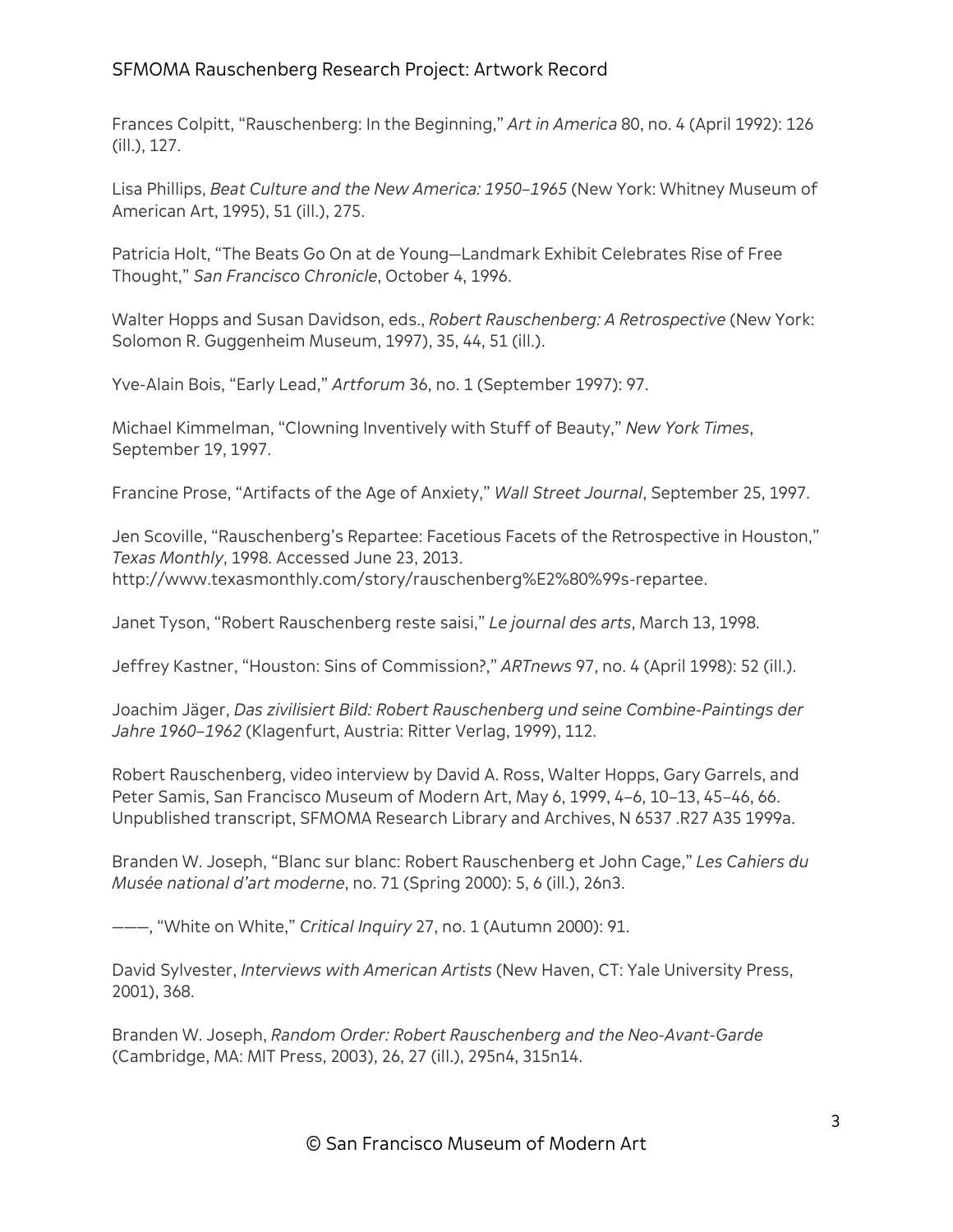Barbara Rose, Gilbert Perlein, and Bruno Corà, *Robert Rauschenberg On and Off the Wall: Oeuvres des années 80 et 90* (Nice: Éditions Nice Musées, 2005), 22–23, 50.

Barbara Rose and Mikael Wivel, *Robert Rauschenberg On and Off the Wall* (Aarhus: ARoS, 2006), 36, 63.

James Rondeau and Douglas Druick, *Jasper Johns: Gray* (Chicago: Art Institute of Chicago, 2007), 143, 144 (ill.).

David A. Feil, "Notebook: Rauschenberg's 'Mother of God,'" *That's Not It*, April 18, 2007, (ill.). Accessed June 23, 2013. http://thatsnotit.wordpress.com/2007/04/18/notebookrauschenbergs-mother-of-god/.

Charlie Gere, *Digital Culture*, 2nd ed. (2002; reprint London: Reaktion Books, 2008), 85.

Bruno Marchand, ed., *Robert Rauschenberg: Crítica e obra de 1949 a 1974* (Porto, Portugal: Fundação de Serralves, 2008), 13 (ill.).

Barbara Rose, "Seeing Rauschenberg Seeing," *Artforum* 47, no. 1 (September 2008): 434 (ill.).

Janet Bishop, Corey Keller, and Sarah Roberts, eds., *San Francisco Museum of Modern Art: 75 Years of Looking Forward* (San Francisco: San Francisco Museum of Modern Art, 2009), 145, 146 (ill.), 151n1, 432.

Alexandra Munroe, *The Third Mind: American Artists Contemplate Asia, 1860–1989* (New York: Solomon R. Guggenheim Museum, 2009), 202, 203 (ill.).

Barry Vacker, *Crashing into the Vanishing Points* (printed by the author, 2009), 43.

*Robert Rauschenberg* (New York: Gagosian Gallery, 2010), 308n9.

Kyle Gann, *No Such Thing as Silence: John Cage's 4'33''* (New Haven, CT: Yale University Press, 2010), 157.

Jerry Bleem, "Gate of Heaven," *U.S. Catholic* 75, no. 5 (May 2010): 50 (ill.).

Elizabeth Richards, "Rauschenberg's Religion: Autobiography and Spiritual Reference in Rauschenberg's Use of Textiles," *Southeastern College Art Conference Review* 16, no. 1 (2011): 43.

Kay Larson, *Where the Heart Beats: John Cage, Zen Buddhism, and the Inner Life of Artists* (New York: Penguin Press, 2012), 228–30.

Catherine Craft, *Robert Rauschenberg* (London: Phaidon, 2013), 10, 15 (ill.).